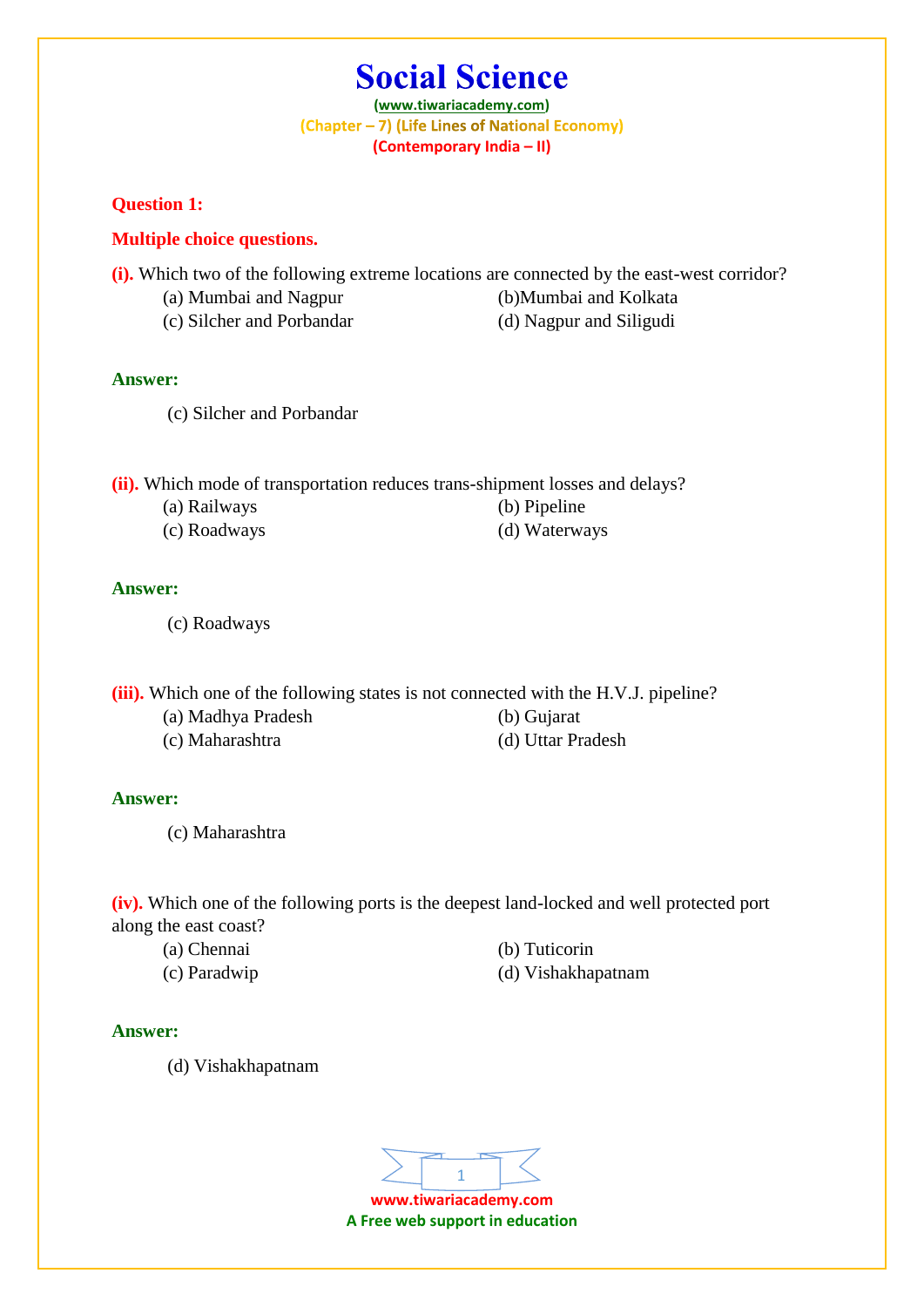**(www.tiwariacademy.com)** (Chapter - 7) (Life Lines of National Economy) **(Contemporary India – II)**

**(v).** Which one of the following is the most important modes of transportation in India?

- 
- (c) Railways (d) Airways

(a) Pipeline (b) Roadways

#### **Answer:**

(c) Railways

**(vi).** Which one of the following terms is used to describe trade between two or more countries?

- (a) Internal trade (b) External trade
- (c) International trade (d) Local trade
- 

#### **Answer:**

(c) International trade

## **Question 2:**

**Answer the following questions in about 30 words.**

**(i).** State any three merits of roadways.

## **Answer:**

Three merits of roadways are as follows:

- (a) Construction cost of roads is much lower than that of railway lines,
- (b) Roads can traverse comparatively more dissected and undulating topography,

(c) Roads can negotiate higher gradients of slopes and as such can traverse mountains such as the Himalayas.

**(ii).** Where and why is rail transport the most convenient means of transportation?

## **Answer:**

Rail transport is the most convenient means of transport all over the country. It is especially suited to long distance travel by people and also for transportation of goods in bulk. A train can carry a large number of people or large bulks of goods at one go. Thus, cost of transportation per unit becomes quite less compared to other modes of transport.

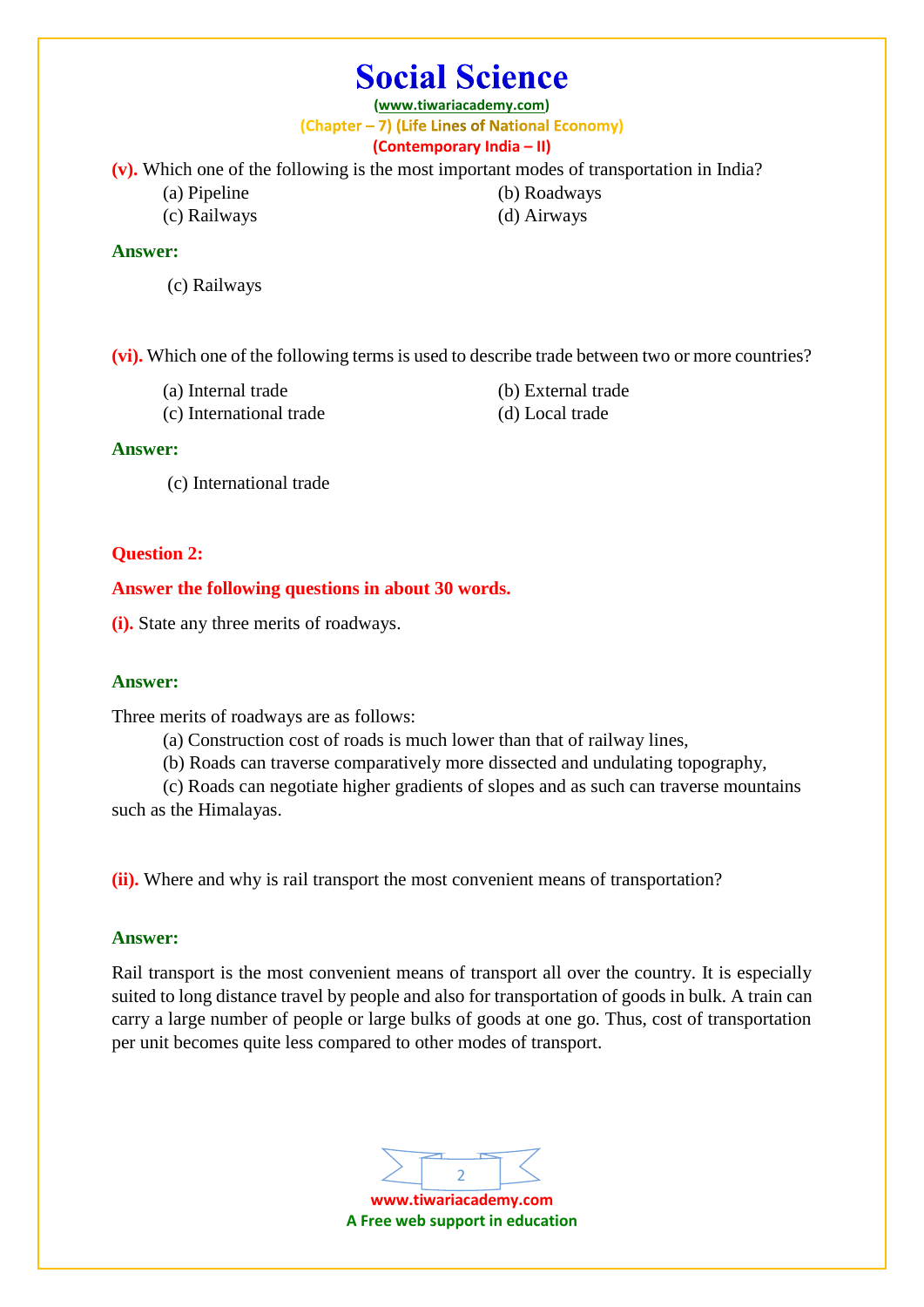**(www.tiwariacademy.com)** (Chapter - 7) (Life Lines of National Economy) **(Contemporary India – II)**

**(iii).** What is the significance of the border roads?

#### **Answer:**

Border roads play significant role in connecting the inaccessible areas along the border to the rest of the country. Border roads also have strategic importance because they provide a channel to carry soldier and artilleries in case of a threat on the border.

**(iv).** What is meant by trade? What is the difference between international and local trade?

#### **Answer:**

Business activity between two or more parties is called trade. The trade within the country is called local trade or domestic trade. The trade between two countries is called international trade.

#### **Question 3:**

#### **Answer the following questions in about 120 words.**

**(i).** Why are the means of transportation and communication called the lifelines of a nation and its economy?

#### **Answer:**

Means of transport provide seamless movement of goods and people and thus facilitate various economic activities. Means of communication help in flow of information which is necessary for proper management of supply chain and financial transactions. Thus, means of transport and communication put life into a nation and its economy. Hence, they are called the lifelines of a nation and its economy.

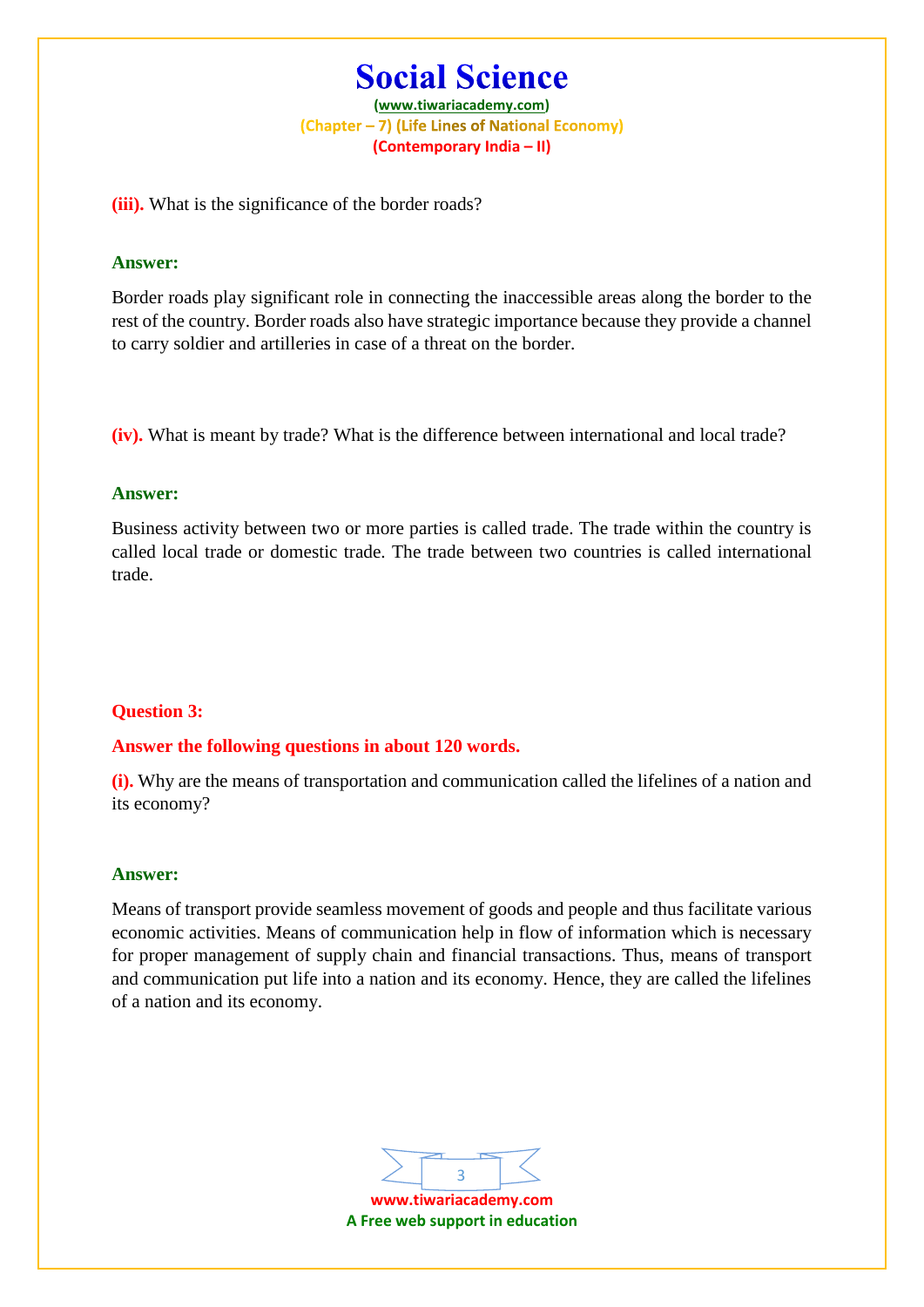**(www.tiwariacademy.com)** (Chapter - 7) (Life Lines of National Economy) **(Contemporary India – II)**

**(ii).** Write a note on the changing nature of the international trade in the last fifteen years.

### **Answer:**

Some of the changes in the international trade in the last fifteen years are as follows:

a). Bulk imports as a group registered a growth accounting for 39.09 per cent of total imports. This group includes fertilizers (67.01 per cent), cereals (25.23 per cent), edible oils (7.94 per cent) and newsprint (5.51 per cent).

b). International trade has under gone a sea change in the last fifteen years. Exchange of commodities and goods have been superseded by the exchange of information and knowledge.

c). India has emerged as a software giant at the international level and it is earning large foreign exchange through the export of information technology.

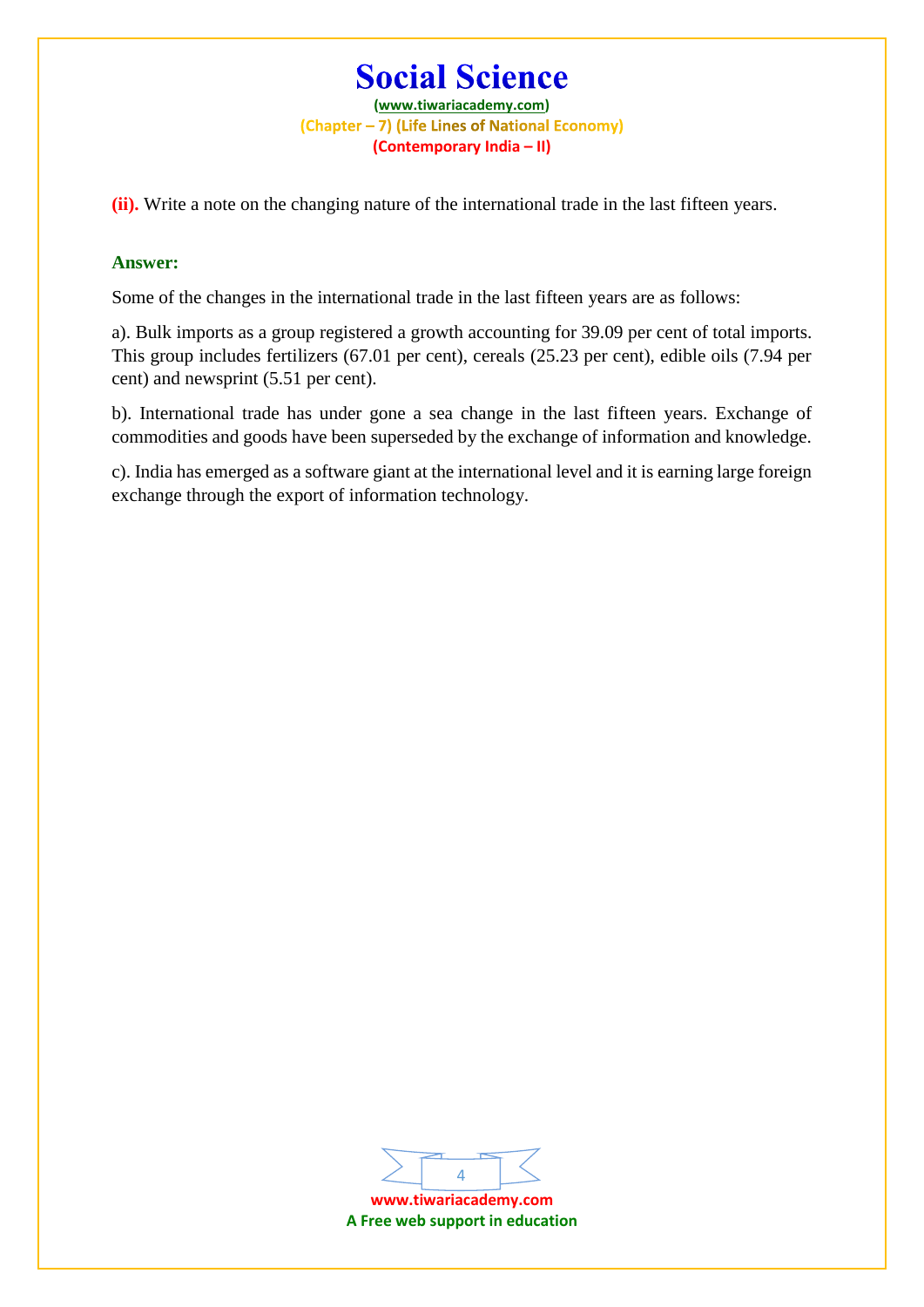**(www.tiwariacademy.com)** (Chapter - 7) (Life Lines of National Economy) **(Contemporary India – II)**

## **QUIZ DRIVE**

**1.** Northern terminal of the North-south corridor.

- **2.** The name of National Highway No.2.
- **3.** The headquarter of the southern railway zone.
- **4.** The rail gauge with a track width of 1.676 m.
- **5.** The southern terminal of the National Highway No.7.
- **6.** A Riverine Port.
- **7.** Busiest railway junction in Northern India.

## **ACTIVITY**

Start your search vertically, horizontally or diagonally and reach various destinations across the country!

| S                         | H             | E            | ${\mathbf R}$ | S            | H              | $\mathbf{A}$ | H                           | S            | U              | R            | I              | M                | $\mathbf{A}$ | R            | G                         |
|---------------------------|---------------|--------------|---------------|--------------|----------------|--------------|-----------------------------|--------------|----------------|--------------|----------------|------------------|--------------|--------------|---------------------------|
| $\mathbf{A}$              | R             | T            | $\mathbf{P}$  | R            | N              | $\mathbf X$  | $\mathbf E$                 | L            | $\mathbf{A}$   | T            | $\mathbf{A}$   | $\mathbf D$      | L            | $\mathbf{A}$ | Y                         |
| $\mathbf{J}$              | $\mathbf M$   | M            | $\mathbf X$   | $\rm I$      | $\mathbf{P}$   | $\circ$      | R                           | $\mathbf{A}$ | Y              | M            | P              | G                | H            | T            | $\boldsymbol{\mathrm{X}}$ |
| Y                         | $\mathbf C$   | H            | E             | N            | N              | N            | $\boldsymbol{A}$            | $\mathbf I$  | $\overline{I}$ | $\rm K$      | M              | $\mathbf C$      | $\mathbf{A}$ | L            | M                         |
| $\circ$                   | $\mathbf D$   | $\mathbf C$  | D             | $\mathbf{A}$ | L              | M            | $\mathcal{C}$               | S            | $\circ$        | T            | P              | $\circ$          | $\mathbb{R}$ | $\mathbf C$  | ${\bf P}$                 |
| $\mathbf{A}$              | P             | T            | $\mathbb{R}$  | G            | S              | $\mathbf K$  | J                           | M            | $\mathbf{J}$   | L            | E              | $\mathbf{A}$     | N            | E            | $\mathbb{R}$              |
| ${\mathbf R}$             | $\mathbf{A}$  | $\mathbf E$  | T             | $\mathbf{A}$ | $\mathbf{J}$   | $\mathbf{P}$ | $\circ$                     | $\mathbb{R}$ | M              | W            | M              | $\mathbf{A}$     | S            | X            | $\circ$                   |
| $\rm I$                   | L             | S            | $\, {\bf B}$  | R            | $\overline{O}$ | $\mathbf{A}$ | $\mathbf D$                 | G            | $\mathbf{A}$   | U            | G              | E                | L            | $\circ$      | T                         |
| $\boldsymbol{\mathrm{A}}$ | $\mathbf S$   | N            | L             | $\mathbf C$  | M              | $\mathbf E$  | $\mathbf C$                 | U            | $\rm K$        | Z            | M              | $\mathbf{A}$     | $\mathbf{A}$ | J            | $\mathbf E$               |
| L                         | M             | U            | G             | H            | $\mathbf{A}$   | L            | S                           | $\mathbf{A}$ | R              | $\mathbf{A}$ | $\overline{I}$ | $\boldsymbol{B}$ | S            | ${\bf N}$    | $\mathbf{A}$              |
| ${\bf G}$                 | $\circ$       | E            | T             | V            | $\mathbb{R}$   | $\mathbf{A}$ | Y                           | F            | T              | $\circ$      | R              | E                | $\mathbf{A}$ | $\mathbf{J}$ | $\mathbf M$               |
| $\rm K$                   | ${\mathsf Q}$ | $\mathbf{A}$ | $\mathbf I$   | ${\bf P}$    | M              | N            | Y                           | $\mathbb{R}$ | Y              | A            | Y              | H                | L            | I            | ${\bf N}$                 |
| $\mathsf{Q}$              | $\rm K$       | $\circ$      | L             | ${\bf K}$    | $\mathbf{A}$   | T            | A                           | ${\bf E}$    | U              | $\mathbf I$  | T              | W                | B            | E            | A                         |
| ${\bf N}$                 | $\rm I$       | T            | ${\bf N}$     | ${\bf K}$    | $\mathbf D$    | E            | M<br>unny tiwayiacadomy com | $\circ$      | U              | $\mathbb{R}$ | $\mathbf P$    | $\mathbf N$      | $\mathbf{P}$ | $\mathbf{J}$ | D                         |

www.tiwariacademy.com



**www.tiwariacademy.com A Free web support in education**